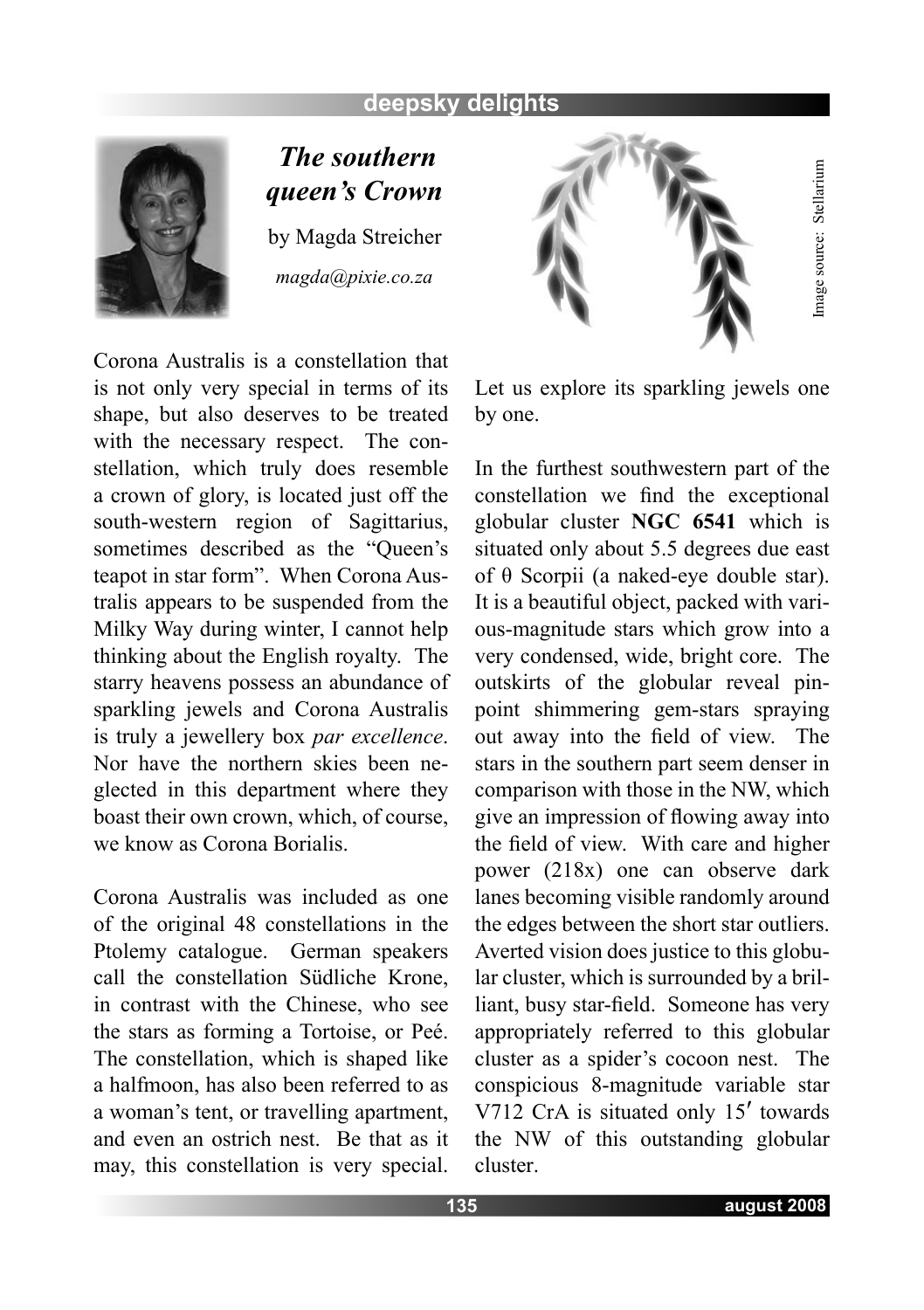## **the southern queen's crown**



Corona Australis's starry crown also, appropriately, has as its focus a precious stone. η Coronae Australis, which is located relatively centrally within the Crown, exhibiting two brilliant-white stars of magnitude 5.1 and 5.5 which can be seen with the naked eye in dark conditions.

Star clusters are among the most exceptional deep-sky objects and appear in a variety of shapes and sizes.

**ESO 281-SC24**, the only open cluster I could find in the constellation, is only 1.6 degrees SW of η Coronae Australis. The uniqueness of this grouping never fails to amaze me – a nice, stringy star group, with the five 10–11-magnitude stars as the focus in a slightly NE-SW direction. The brighter dull yellow magnitude 9, GSC 7914 178 1 is situated on the far

SW end of the cluster. Fainter stars can be glimpsed among the brighter ones, extending to the NW. In a wide field of view this grouping is quite outstanding with the yellow magnitude 7.3, HD 1721 44 situated 6′ E of the grouping.

Precious stones are created and nurtured deep inside the earth's crust. When these precious stones are mined, their preciousness and sparkling appearance astound us. My farm obervatory is situated in the mineral-rich northern landscape of South Africa. Believe me, during my nocturnal exploration of the heavens I not only look up at the wonderful starry skies but also continually scratch around in the stone-strewn veld in search of shiny stones. Crowns, which are so well-endowed with precious stones, are probably among the most valuable and beautiful items of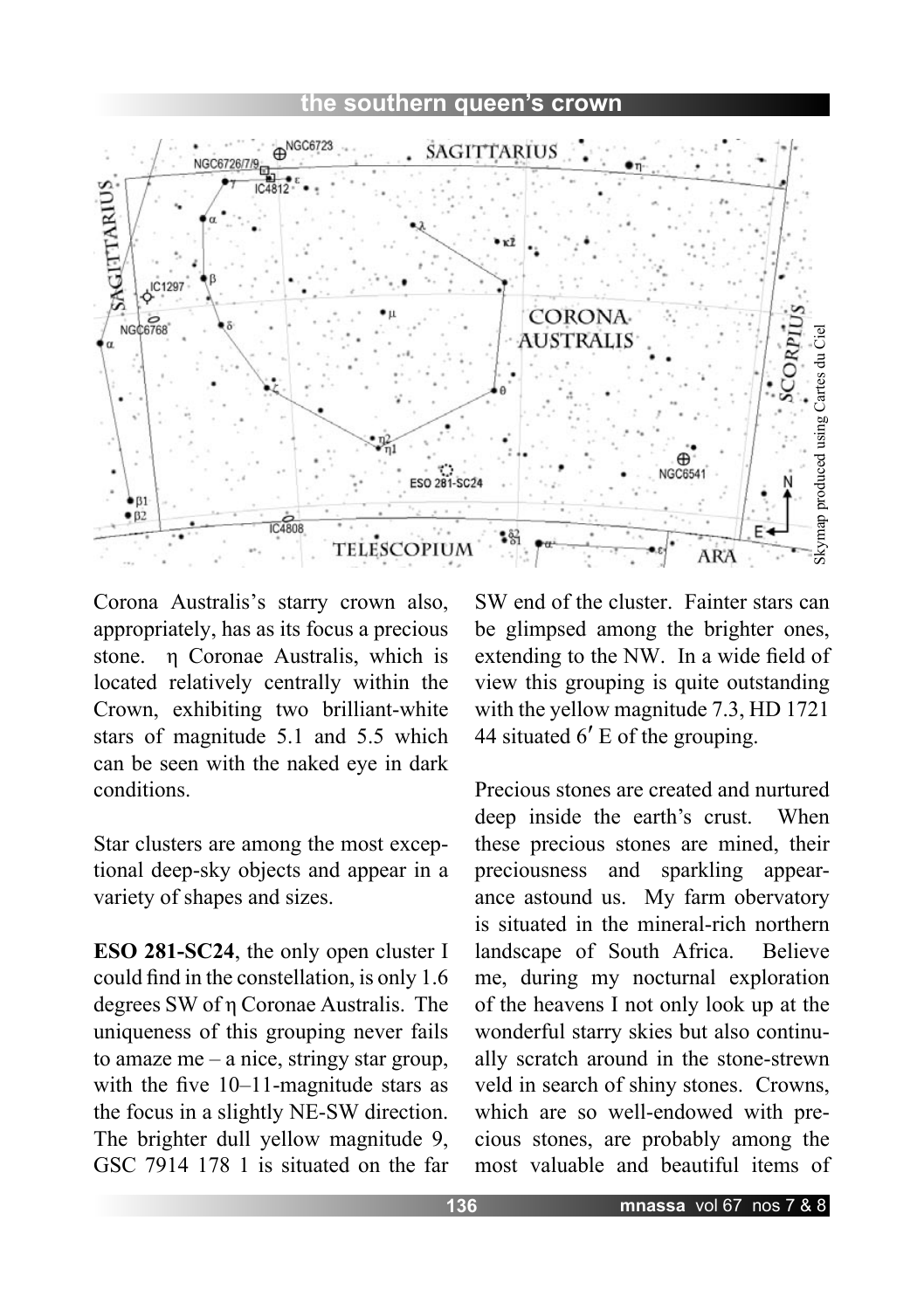

**NGC 6726/7 close together at the top and IC 4812 at the bottom. Adjacent, left is the tiny variable nebula, NGC 6729.** 

**Picture credit: Gerald Themann and Michael Jager.**

jewellery. But pity the poor regent who has to carry a crown on his or her head! Been thinking now of the queen of England's Imperial State Crown, weighing almost 2.2 kg, which she has to wear during her ceremonial speeches to the assembled Houses of Parliament. However, nowhere near such heavy going is the exploration of our own sparkling crown constellation Corona Australis with its splendid sparkling jewels.

In the NW of Corona Australis we find the beautiful twin star κ **Coronae Aus-** **tralis**, two brilliant white diamonds of magnitude 5.9 and 6.6 with a separation of 21.4′ and PA 359. John Herschel discovered this beautiful double star in 1836. The primary (kappa 2 with 5.9 magnitude) appears slightly blue-white compared with the companion (6.6 magnitude), which appears white-yellow in composition. A nice string of five faint 10-magnitude stars curves away towards the W. Our Deep-sky Director Auke Slotegraaf provided me with the following information; kappa CrA is also known as Dunlop 222. The first observations date back to 1836, and the latest to 2002. There are 41 observations on record. In 1836, the double was at PA 360 deg (30.0 arcseconds) and 2002 it was

at PA 359 deg (20.8 arcseconds). The brightest component of this double star is kappa 2 and not kappa 1.

The most exceptional objects contained by Corona Australis can be seen at the furthermost NNE point of the halfmoon-shaped garland of stars just E of εCoronae Australis. My notes refer to this area as a region with obscured diffuse nebulosity beaded with various-magnitude star gems. The globular cluster NGC 6723 situated in the constellation Sagittarius is only 30′ to the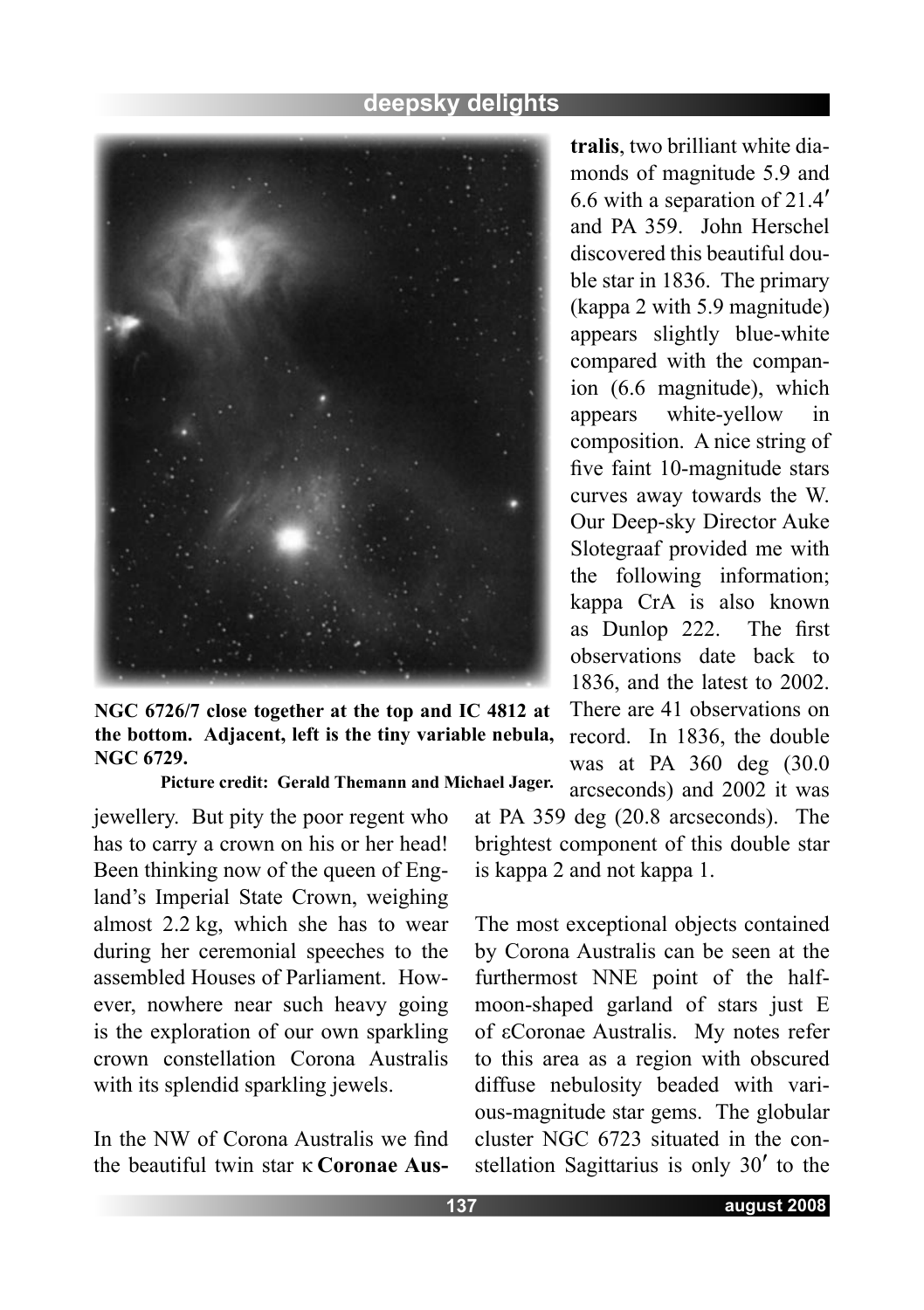NW, conveniently pointing the way to the complex section. Twin stars (7 and 9 magnitude) indicate **NGC 6726/7**, which is situated in one of the most outstanding star-fields I have ever seen. NGC 6727 is the soft reflecting nebulosity folding like a soft, hazy eiderdown around the varable star TY Corona Australis. The southern, brighter part is NGC 6726, which is also known as a variable reflecting nebula, barely 1′ south of NGC 6727. A challenge, however, is to pin down the tiny variable nebula **NGC 6729** hanging in the nebulosity just 5' NE of this wonderful refecting veil of haziness. NGC 6729 nebulosity folds around the star R Coronae Australis, which varies between magnitude 9.7 and 13.5 in brightness. The scene reminds me of street lamps in the distance as I look through my fogged-up bedroom window. One can almost smell the mist. as if in a rainy forest. The nebulosity flows down southwards to **IC 4812**, which is situated 12' S of NGC 6726/7 in a soft cover of haze.

Moving down southwards along the stars in the crown one reaches the western jewel β Coronae Australis. A mere 1.4 degrees further east, the planetary nebula **IC 1297** is located barely 15′ from the southern Sagittarius border. The soft haze could be compared to the glow of a frosted, pale blue opal stone. The nebula appears to have a diffuse edge, but is not that difficult to spot against the rather faint starry field. An Oxygen III filter will bring this planetary more to the fore.

Corona Australis is situated reasonably close to the largest part of the Milky Way, where galaxies are not commonly found. Nevertheless, our Crown constellation does not disappoint, as the galaxy **NGC 6768** is found a mere 35′ S of the above-mentioned planetary, IC 1297. It turns out to be two or more merging star-cities with the brighter and larger galaxy to the north. A small E-W oval extension fits comfortably close to the larger one. I have tried my

| Object          | <b>Type</b>  | <b>RA (J2000.0) Dec</b> |           | <b>Mag</b>              | <b>Size</b> |
|-----------------|--------------|-------------------------|-----------|-------------------------|-------------|
| Kappa CrA       | Double Star  | $18^{h}33.4^{m}$        | $-38°43'$ | 5.9 to 6.6              | sep 21.4"   |
| ESO 281-SC24    | Open Cluster | 18 40.0                 | $-4412$   | 9 to 10                 | 6.0'        |
| IC 4812         | Bright Neb   | 19 01.1                 | $-3704$   | 6.5                     | 10'         |
| <b>IC 4808</b>  | Galaxy       | 19 01.7                 | $-4519$   | 13.0                    | 2'x0.8'     |
| NGC 6726        | Bright Neb   | 19 01.7                 | $-3653$   | $\sim$ 7                | 18'         |
| NGC 6727        | Bright Neb   | 1901.8                  | $-3653$   | 8.0                     | 10'         |
| <b>NGC 6729</b> | Variable N   | 1901.9                  | $-3657$   | 9.0                     | 4'          |
| NGC 6768        | Galaxies     | 19 16.5                 | $-4011$   | 11.2                    | 1.2'x1.1'   |
| IC 1297         | Planetary N  | 19 17.4                 | $-3937$   | 10.7                    | 7"          |
| <b>NGC 6541</b> | Globular Cl  | 19 08.0                 | $-4342$   | 6.1                     | 13.1'       |
|                 |              | 138                     |           | mnassa vol 67 nos 7 & 8 |             |